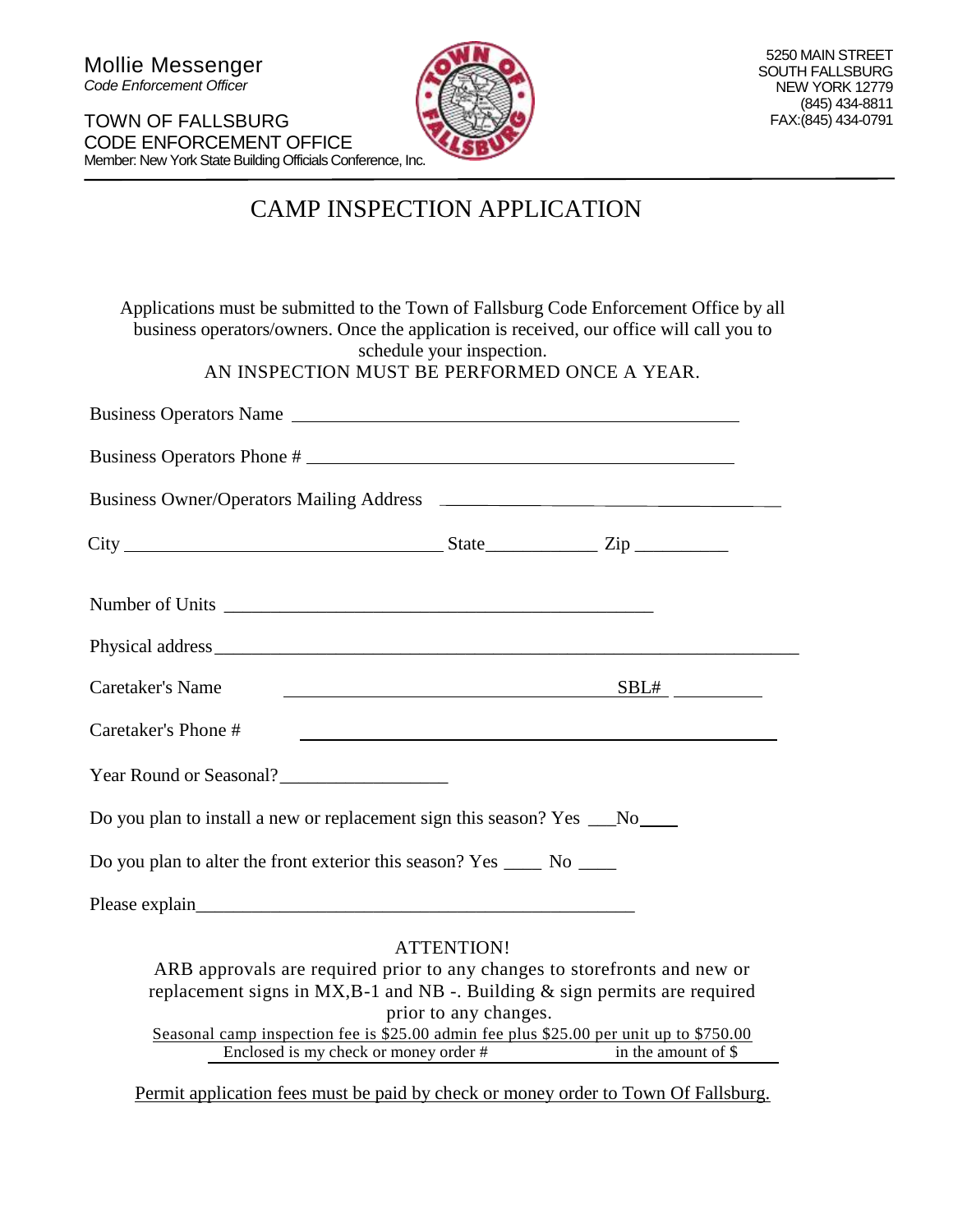## Important codes Fallsburg residents need to be aware of.

- 1. Recycling is mandatory for all properties and will be enforced.<br>2. Owners must provide recycling containers for tenants.
- 2. Owners must provide recycling containers for tenants.<br>
3. Owners must provide garbage and recycling pickup fo
- Owners must provide garbage and recycling pickup for tenants.
- 4. If you use a dumpster recycling is still required, call your hauler to find out how.<br>5. Cans are only allowed to be placed at curbside the night before scheduled pick up
- 5. Cans are only allowed to be placed at curbside the night before scheduled pick up.<br>6. Cans are required to be removed from curbside the night of pick up.
- 6. Cans are required to be removed from curbside the night of pick up.<br>  $\frac{1}{2}$  if there is garbage on the ground at curbside you are responsible to
- 7. If there is garbage on the ground at curbside you are responsible to clean it up.<br>8. Cans cannot be stored in front of a residence and must be kept to the side or rea
- 8. Cans cannot be stored in front of a residence and must be kept to the side or rear.<br>9. Cacumulating piles of trash, refuse, garbage, cardboard is prohibited.
- 9. Accumulating piles of trash, refuse, garbage, cardboard is prohibited.
- 10. Dumpsters require a concrete pad and four-sided enclosure with a chain link door.
- 11. Trash bags are not permitted at curbside -unless placed inside a can with a lid
- 12. Trash bags cannot be stored anywhere outside unless in a can with a lid
- 13. Bulk items cannot be placed at curbside until 48 hours prior to scheduled pickup.
- 14. Bulk items will only be picked up if you call your hauler and arrange in advance.
- 15. The burning of any garbage, refuse or paper products is prohibited.
- 16. Grass must be cut to less than 6" from Apti1 until November 1 from road edge inward.
- 17. If you have a side walk in front of your property you must keep it swept and clean.
- 18. A free permit is required for any type of yard/porch/garage sale.
- 19. A maximum of three yard sales per property, per year is permitted.
- 20. Placing yard sale signs on utility poles, street signs etc. is prohibited.<br>21. Yard sale signs can only be placed at the property where the sale will b
- Yard sale signs can only be placed at the property where the sale will be.
- 22. If you haul trash, rubbish, garbage in Fallsburg it must secured and covered.
- 23. Outside furnaces are prohibited in residential areas and have use date limitations.
- 24. Rental temperatures must be maintained at 68 degrees from Sept<sup>-15th</sup> to May 31<sup>st</sup>.
- 25. Broken windows, missing siding or shingles must be repaired promptly.
- 26. Chipped and flaking exterior paint must be scraped and painted.
- 27. Exposed exterior wood must be protected by paint, stain or waterproofing.
- 28. 911 reflective address signs must be installed upon all properties.
- 29. Fire hydrants must be kept clear of snow, high weeds and trash.
- 30. Private hydrants and sprinkler systems must be tested yearly.
- 31. Private hydrants must be yellow in color.
- 32. Fences must be maintained free of rust, flaking paint or damaged areas.<br>33. Four feet is the maximum front vard fence height in most zones.
- Four feet is the maximum front yard fence height in most zones.
- 34. When installing a new fence, the finished side must face adjoining properties.
- 35. Farm animals are not permitted in residential zones.
- 36. Dead trees and branches close to the public right of way must be removed.
- 37. The emptying of swimming pools onto neighboring properties is prohibited.
- 38. Swimming pools are prohibited in front and side yards in all zones.
- 39. Storage containers, truck bodies, etc are permitted B-1 and I-1 zones only.
- 40. Conversion of seasonal dwellings to year round require a building permit.
- 41. Conversion of bungalow colonies to year round requires planning board approval.
- 42. A building permit is required when replacing or expanding an existing deck.
- 43. A building permit is required for an outside furnace, wood stove or pellet stove.
- 44. Permit is required for any surface over 80 square feet.